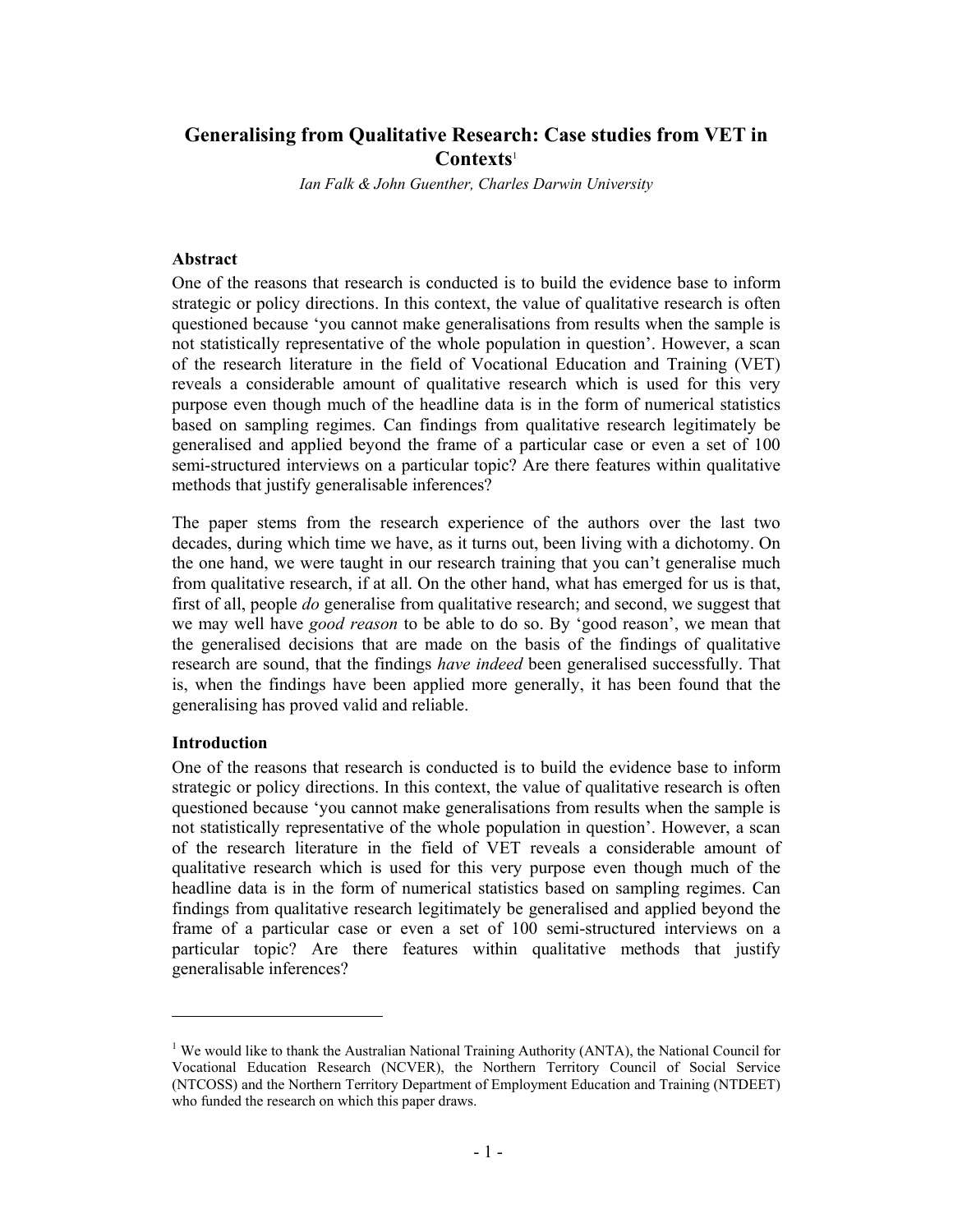This paper stems from the authors' experiences and defences of generalisations made from findings of qualitative and mixed methods research. It draws on an extensive literature review conducted for an earlier paper (Falk and Guenther 2006) and explores some examples from research carried out in the field of vocational learning over a number of years, that highlight the issues.

### **Posing the question: can we generalise from qualitative research?**

There seem to be three sometimes overlapping views in the research literature about qualitative research with regard to its generalisability or not. (a) One is a more-or-less acceptance that generalisability is not the main purpose of qualitative research, but there are plenty of other good reasons for employing it (e.g. Myers 2000:2); (b) The second view is that, yes, you can generalise, but if you do, you have to issue cautions about the limited capacity to do so based on the limited numbers (e.g., Benz and Newman 1998), a view which in part inherently accepts the scientific paradigm's rules and constructs about 'good research'; and (c) The third view, named by Stake (1980) in reference to case study research, is one of formalising the idea that qualitative research is generalisable.

## **Literature review**

## *Generalisability defined and debated*

Generalisability refers to the degree to which research findings are applicable to other populations or samples (Polit and Hungler 1991; Ryan and Bernard 2000). It involves 'the usefulness of one set of findings in explaining other similar situations' (Grbich 1999:66). Generalising is 'central to the definition and creation of valid public knowledge' (Metcalfe 2005). It is sometimes equated with terms of 'transferability' and 'external validity' (Tashakkori and Teddlie 2003).

Since the 1990s, qualitative methods have become more common in disciplines such as education, social work, health services and evaluation research, with an increase in qualitative research studies in professional journals (Schofield 1993; Boulton and Fitzpatrick 1994; Blaxter 1996; Mays and Pope 2000). There is however considerable debate over the nature of the knowledge produced by qualitative methods and whether a term such as generalisability, derived from the quantitative paradigm, can mean the same when used to judge the rigour of qualitative research design, or whether a completely different term should be applied.

Some authors doubt that generalisability can be achieved in qualitative research. Lincoln and Guba (1985:110) say: 'The only generalization is: there is no generalization.' Others emphasise the context-specificity of qualitative research (Wainwright 1997), which limits generalization to other situations (Creswell 1998). Hammersley (1990:108) says that ethnographers are generally 'not very effective in establishing the typicality of what they report. And in the absence of such information we must often suspend judgement about the generalisability of their claims'. The literature review now outlines the main strands of this debate on generalisability.

## *Reconceptualising generalisability*

It has been argued that qualitative research represents a distinctive paradigm and as such should not be judged by conventional measures of generalisability, or validity and reliability (Hammersley 1990). In qualitative research the focus, stemming from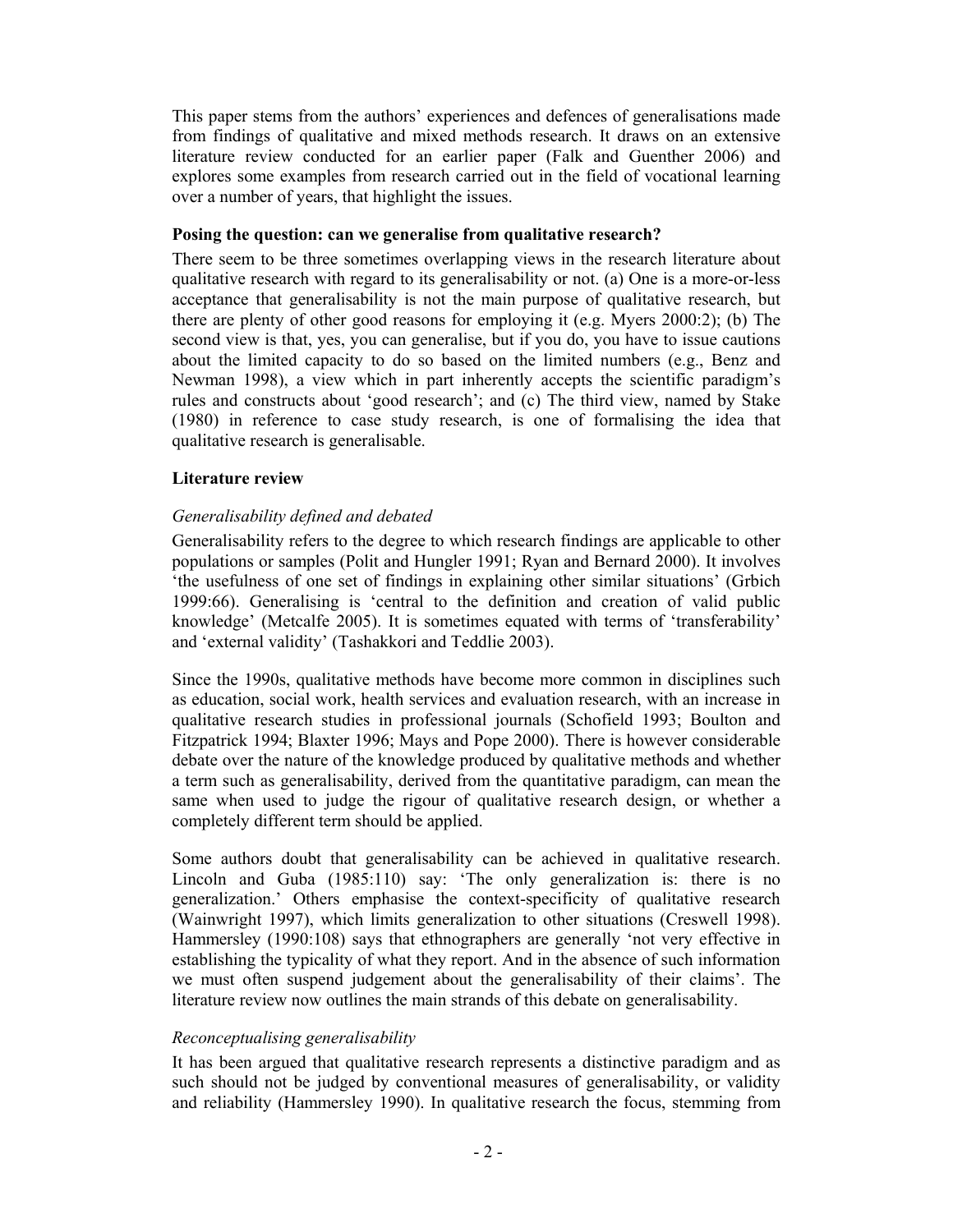research traditions in the social sciences and the arts, is on discovery (Hamberg et al. 1994). Cronbach (1975:124) concludes that social phenomena are too context-specific to permit generalisability. He suggests the priority of qualitative research is to 'appraise a practice or proposition… in context'. Denzin (1983:133) also rejects generalisability as a goal: 'every instance of social interaction, if thickly described, represents a slice from the life world' and is thus a proper subject matter.

Donmoyer (1990) looks to schema theory and its concepts of assimilation, accommodation, integration and differentiation (Piaget 1971) for language to characterise how generalisability occurs in experiential learning. He believes that applying this language to qualitative research gives it 'far more utility for applied fields . . . than was traditionally believed' (p. 198). Patton (2002) finds another term instead of generalisability: 'extrapolations . . . modest speculations on the likely applicability of findings to other situations' (p. 584), which may be made from qualitative research. Creswell (2005:48) also uses another term: 'In qualitative research, the . . . interpretation consists of stating the larger meaning of the findings'. Metcalfe (2005) says priorities for generalising knowledge differ across the qualitative paradigm, and authors need to make their priorities explicit. In this way, he believes that 'the debate on the quality of qualitative research might be both improved and better appreciated relative to other epistemologies'.

### *'Naturalistic' generalisation: reader interpretation, researcher participation*

Qualitative research is 'very much influenced by the researcher's individual attributes and perspectives' (Schofield 1993:202). Stake (1980:64) suggests that qualitative methods may provide a vicarious link with the reader's experience and thus be a natural basis for generalization. As Lincoln and Guba (1985:217) say: 'the final judgment . . . is … vested in the person seeking to make the transfer'. This process involves reciprocity as the researcher, too, 'is always a subject in qualitative research' (Hamberg et al. 1994:177). The grounded theory approach to data analysis (Glaser and Strauss 1967) suggests that all explanations or theories are derived from the dataset rather than from a researcher's viewpoint, but elsewhere Strauss stresses the importance of researchers' taking advantage of earlier experiences for enhancing 'theoretical sensitivity' (Strauss 1987: 21). Enhanced knowledge is gained through the active participation of the researcher in a process which has been described as a participating-inductive model (Hamberg et al. 1994). Other authors agree that all research involves subjective perception and that different methods produce different perspectives, but argue that there is still an underlying reality which can be studied (Kirk and Miller 1986; Hammersley 1992).

## *Design and validity*

Maxwell (1992) identifies generalisability as one of five types of validity emerging from qualitative research methodology. Generalisability aligns with other features, which are: descriptive validity (factual accuracy), interpretive validity (understanding of the perspective of the group under study), theoretical validity (the "fit" of data and theoretical explanation), evaluative validity (application of an evaluation framework. Maxwell identifies an internal and external generalisability. Internal generalisability applies within the setting or group studied; external generalisability applies beyond the group, setting, context, or time (Onwuegbuzie and Leech 2005). It is elsewhere called external reliability (Kincheloe and McLaren 2000). Patton (2002:230) advises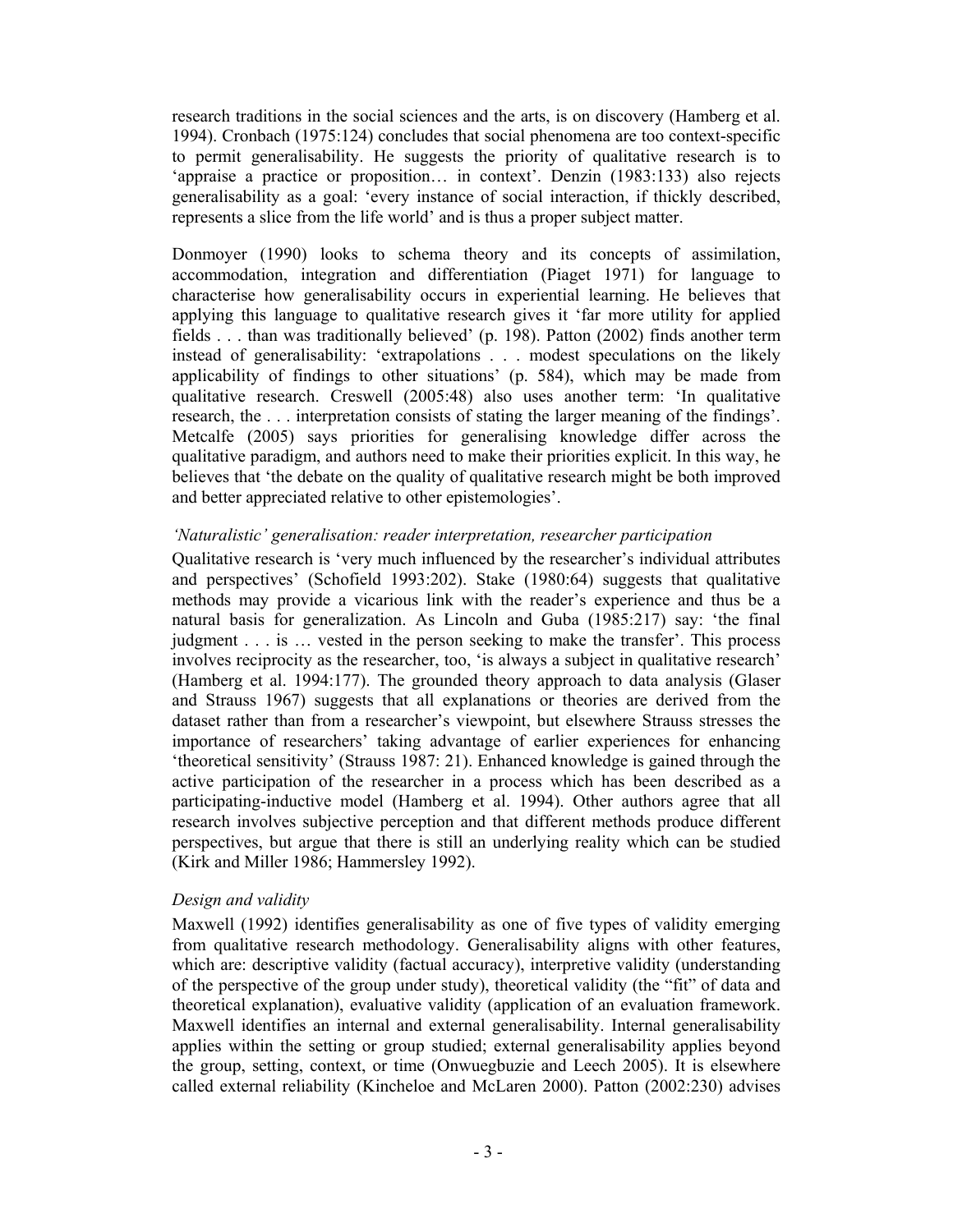selecting information-rich study sites and participants: 'those from which one can learn a great deal about issues of central importance to the purpose of the inquiry'.

### *Sampling and describing*

A degree of generalisability can be achieved by ensuring that the research report is sufficiently detailed for the reader to be able to judge whether or not the findings apply in similar settings (Mays and Pope 2000). Detailed description should reveal the social relations that underpin it (Wainwright 1997). Generalisability may be enhanced by choosing a research site on the basis of typicality, or by using a multi-site methodology, but thick or rich description is vital (Schofield 1993)—it shows 'that the researcher was immersed in the setting and [gives] the reader enough detail to 'make sense' of the situation' (Firestone 1987:16).

Some authors (e.g., Firestone 1987; Mays and Pope 2000; Silverman 2001; Onwuegbuzie and Leech 2005) advocate combining qualitative research with quantitative measures of populations, purposive sampling and theoretical sampling. Combining sampling strategies may be used within a single method or mixed method research design (Kemper et al. 2003).

### *Mixed methods*

This combination of methods—often referred to as 'mixed methods'—does a lot more than 'fill in the gaps' of one method or the other. Methods can be combined in a variety of ways: a) through the 'quantitization' (Tashakkori and Teddlie 1998) of qualitative data (for example collating and counting recurrent themes in the qualitative data) in order to add 'legitimacy to the researchers' conclusions' (Onwuegbuzie and Teddlie 2003:356); b) by accessing complementary quantitative data from within the same sample (for example through use of quantitative survey instruments complementing interview data) in what could be described as a 'concurrent triangulation strategy' (Creswell 2003) and may incorporate 'multilevel mixed sampling' (Kemper et al. 2003:287) and c) by drawing on data that comes from outside the purposive sample frame (for example using national or large sample surveys on related topics) to compare the 'accessible population' with a 'target population' possibly for the purpose of 'identifying the population to which a finding can and cannot be made' (Johnson and Christensen 2004:244-245). This approach uses what is sometimes referred to as 'sequential mixed methods sampling' (Teddlie and Yu 2007). While this may be an oversimplification of their uses—certainly the literature describes several other ways of looking at different mixed methods approaches (e.g. Tashakkori and Teddlie 1998; Miller 2003; Tashakkori and Creswell 2007), mixed methods allow researchers to on the one hand make deductions from empirical data (most often the quantitative data) while at the same time testing these deductions with the inferences that emerge (most often from the qualitative data) and vice versa—to both test hypothesis and build theory (Erzberger and Kelle 2003). This combination effectively validates the findings of both data sources.

## *The role of theory*

Generalization is closely involved with theory. Johnson and Christensen (2004) say, 'A well-developed theory explains how something operates in general . . . and it enables one to move beyond the findings of any single research study (p. 19). Yin (2003b) says analysts should generalise findings to theory, 'analogous to the way a scientist generalizes from experimental results to theory' (p. 38). Indeed Johnson and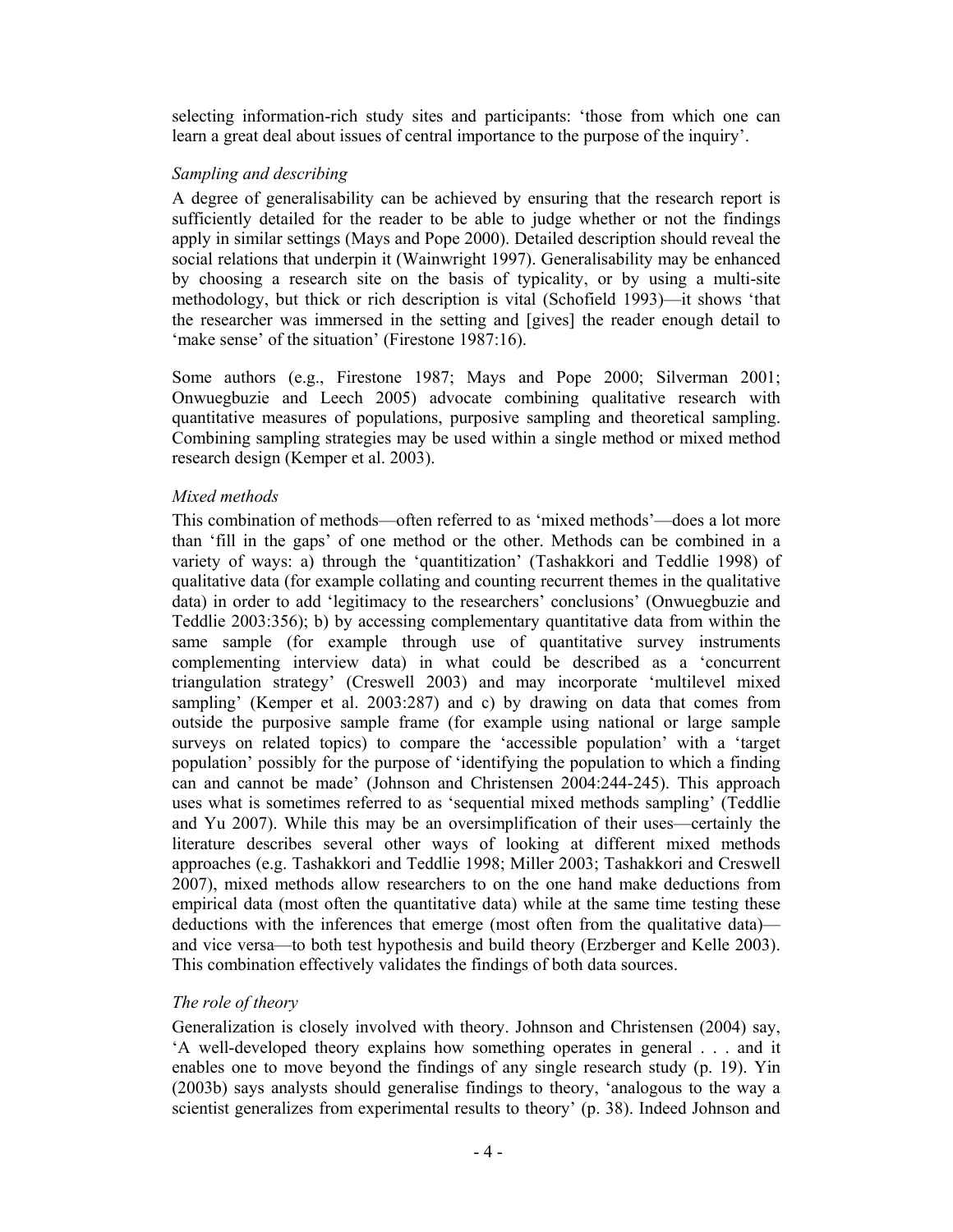Christensen suggest that the only difference between qualitative and quantitative researchers is the starting point of the research on a 'research wheel'. Figure 1 explains this diagrammatically.



#### **Figure 1. The 'research wheel', adapted from Johnson and Christensen (2004:18)**

The theory then becomes the vehicle for examining other cases. Yin (2003b:32) calls this role of theory 'analytic generalization' (in contrast to statistical generalization). Maxwell (1992) also believes the generalisability of qualitative data occurs through the development of theory from the data—a theory that can be applied to similar persons in similar situations.

#### *Summary of literature review*

The strongest grounds for generalisability in qualitative research begin with rigorous attention to the definition of what is meant by the term itself. It is probably not necessary to seek new language. The qualitative paradigm has long since come of age; it is in a position to use terms like generalisability without apology and in its own right. Defining terms or priorities (Metcalfe 2005) however, is always a good idea. Much of the writing surveyed in this literature review is in agreement that qualitative studies may form a basis for understanding situations other than those under investigation. The strength of this basis depends again on rigour—that of a study's design and methods for gathering and analysing information-rich data (Yin 2003a, b); its attention to validity, reliability, and triangulation (Patton 2002); and a welldeveloped theory emerging from the findings (Johnson and Christensen 2004).

### **Three illustrative cases**

#### *Case 1: Three converging case studies of rigorous sampling and micro-empiricism*

A new and generalisable theory of learning was generated from three intensive case studies (Falk and Harrison 1998, 2000; Falk and Kilpatrick 2000). The research, funded by the Australian National Training Authority (ANTA) in 1998 (Falk and Harrison 2000) analysed community interactions to show aspects of the quality of the processes that build social capital. The research was theory-building, using the principles of grounded theory as in Glaser and Strauss (1967), Lincoln and Guba (1985) and Strauss and Corbin (1990), rather than theory-testing. The theory so developed stands as a generalisable model for interactive learning processes.

The methodology was qualitative, using a three case study structure with ethnographic techniques for data collection and a range of analytic techniques discussed below. The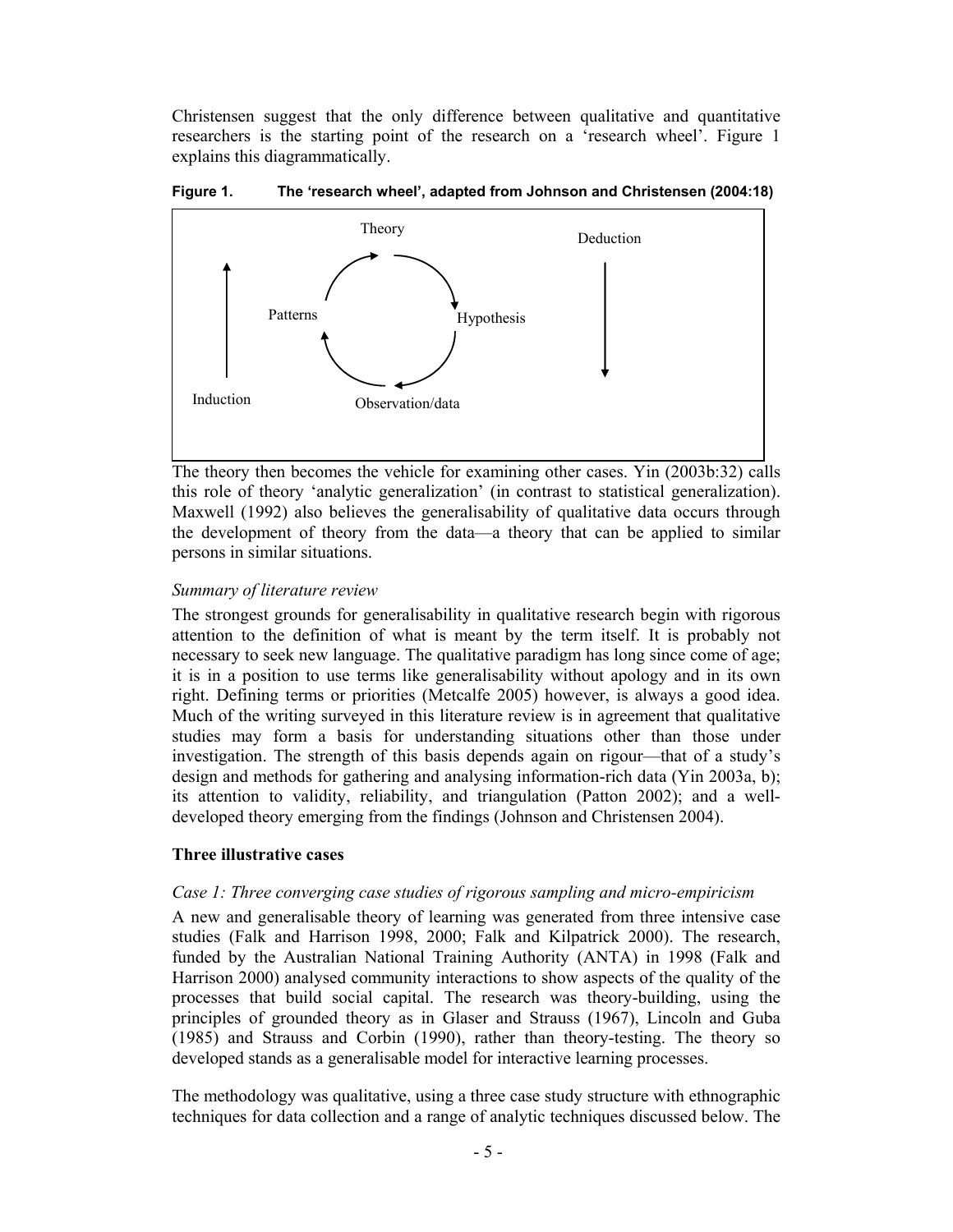three sites were selected for their different features (size and nature of industry base, degree of community organization activity), though each was a whole 'small community' of between 5–10,000 people. This type of multiple case study design is what Yin (Yin 2003a:47) describes as a replication design from the basis of a 'theoretical replication'. In this way, the focus of the study, which was on the nature of the interactive outcomes between community members, could be related to the variables of the employment base and community organizational dynamic in action while at the same time providing more solid grounds for generalisability. In each of the three sites, the sample of participants was identified through a purposeful technique checked with socio-demographic variables.

Triangulation was provided in a number of ways. There were three layers of validity checks: (a) the use of multiple theoretical and conceptual lenses to examine the issues and parameters involve *before* beginning the research; (b) the depth and extent of the sampling processes and feedback, member-checking and other data collection mechanisms; and (c) the multiple data analytic techniques used to align interpretations and test for consistency and categories across the data sets. All of these provided the bases for warrantable generalisability.

### *Case 2: A case of mixed methods*

An example of a mixed methods approach is drawn from a study conducted for the Northern Territory Council of Social Service (NTCOSS) in 2004 (Northern Territory Council of Social Service 2004). The purpose of the research was to investigate how pathways to employment and training opportunities in the Northern Territory can be created and improved for employment disadvantaged groups. The research involved several components: 1) an extensive international literature review; 2) a national review of 'what works'; 3) development of a statistical profile for each of nine employment disadvantaged groups; and 4) a series of 70 semi-structured interviews and focus groups among stakeholders across the Northern Territory. The research findings were used to develop principles of 'what works' in the Northern Territory and recommendations for strategic policy implementation.

In this case, generalisability was applied to the Northern Territory context and to a quite specific target audience. The integrated mixed methods approach supported and underpinned the formation of practice principles, which in turn were applied to the strategic policy context of the Northern Territory. In terms of outcomes this project is being used as a basis for the Northern Territory Government's *Employment Disadvantaged Pathways Project* (Northern Territory Department of Employment Education and Training 2006) and has helped shape further research conducted by stakeholder groups (Morton et al. 2006). The authors of this paper are also working on another project using the NTCOSS methodology to build knowledge and understanding of the role of vocational training in the Australian Government's Welfare to Work strategy (Guenther et al. 2007). These outcomes demonstrate how applicable—indeed generalisable—the findings of projects based on this methodology are.

### *Case 3: A case of multiple case studies*

A final example comes from the ANTA funded *Role of VET* research conducted by the Centre for Research and Learning in Regional Australia (CRLRA) (2001). The research involved a 10 site program of research conducted over two years, which used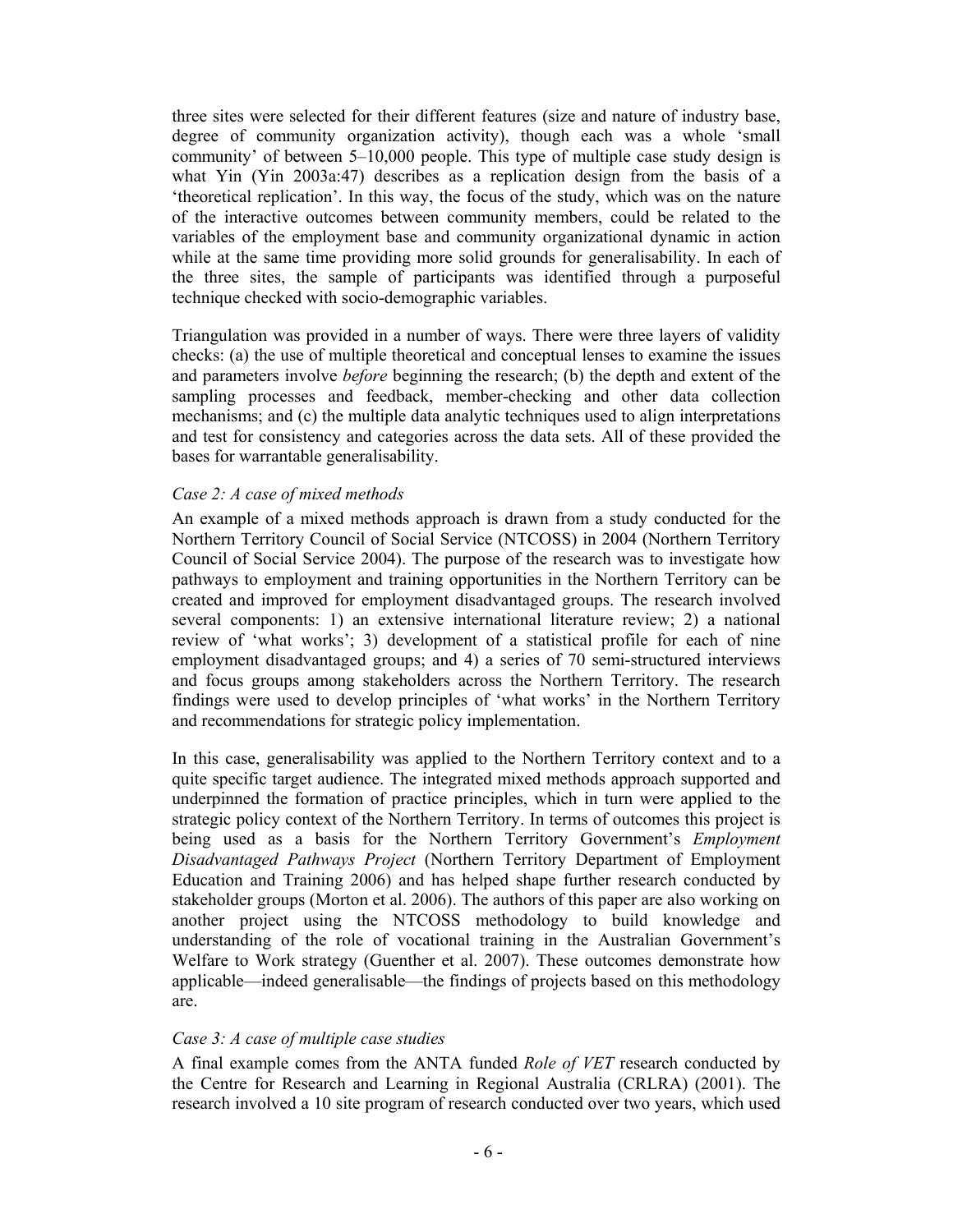case studies of the role of vocational education and training to consider principles of effective delivery in regional areas of Australia. While this research could rightly be described in terms of a 'mixed methods' approach because it relied on triangulation with internal (quantitative surveys) and external quantitative data (site statistical profiles), the breadth and depth of the qualitative data stands out by itself. Sites for this research were selected from regional centres across Australia: two in New South Wales and Queensland; one in Victoria, Western Australia, South Australia, Tasmania and the Northern Territory; and one New South Wales–Victoria cross-border site. The 10 case studies involved more than 700 semi-structured interviews with identified VET stakeholders.

In the *Role of VET* research, interviews were transcribed, coding and initial thematic analysis was conducted using qualitative data analysis software, and detailed site-bysite analysis of the emerging themes was carried out using a standardised framework of categorisations based on an OECD (1982) set of social indicators. While the data did show the uniqueness of each site in a variety of ways, several themes appeared across all or several sites. The consistency of some of these thematic patterns gave rise to a synthesis of findings, from which generalised principles were derived. While we were careful at the time to say that these principles should only be applied to the sites concerned, it has been interesting to note that many of the findings and principles have been replicated in other more recent research, using the same framework of categorisation (e.g. Guenther 2005; Guenther et al. 2006).

### *So what can we conclude from this discussion?*

The foregoing discussion has several implications for generalisability in qualitative research, and we forward these knowing that the field of VET research has been proactive in fostering qualitative research and using its outcomes.

*First*, generalisability *is* possible from qualitative and mixed research methods. It is possible partly because of the replicability of the findings across several populations. So if, using the same methods, we can demonstrate the same findings in several (like or even unlike) population groups then we can correctly assert that the findings are generalisable beyond the initial one or two cases. This process of replication is based on assumptions not too dissimilar from those used in quantitative methodologies, which rely on representative samples as the basis for extrapolation to a broader population group. The idea is akin to Yin's (2003b:49-53) 'literal replication' and finds support in several examples from case study practice. Smith and Henry (1999) for example develop a set of generalisable case study 'protocols' so that duplicated case study methods are replicated to enable comparability of findings across a number of scenarios or sites. Similarly, CRLRA (2001), in the series of 10 Australian case studies discussed above, established standard methodologies for each case study site and were able to 'quantitize' the findings according to an agreed framework. In both these examples the 'protocol' or 'framework' is built on a set of guiding parameters that ensure the integrity and comparability of the findings and which enable a synthesis of findings based on a robust methodological design.

An extension of this sees the outcomes of a series of case studies as a result of a type of qualitative 'hypothesis test', not dissimilar to an empirical scientific experiment that sets out to demonstrate or prove a scientific theorem or law—we can describe this as a 'deductive' (as opposed to inductive or theory building) method (Johnson and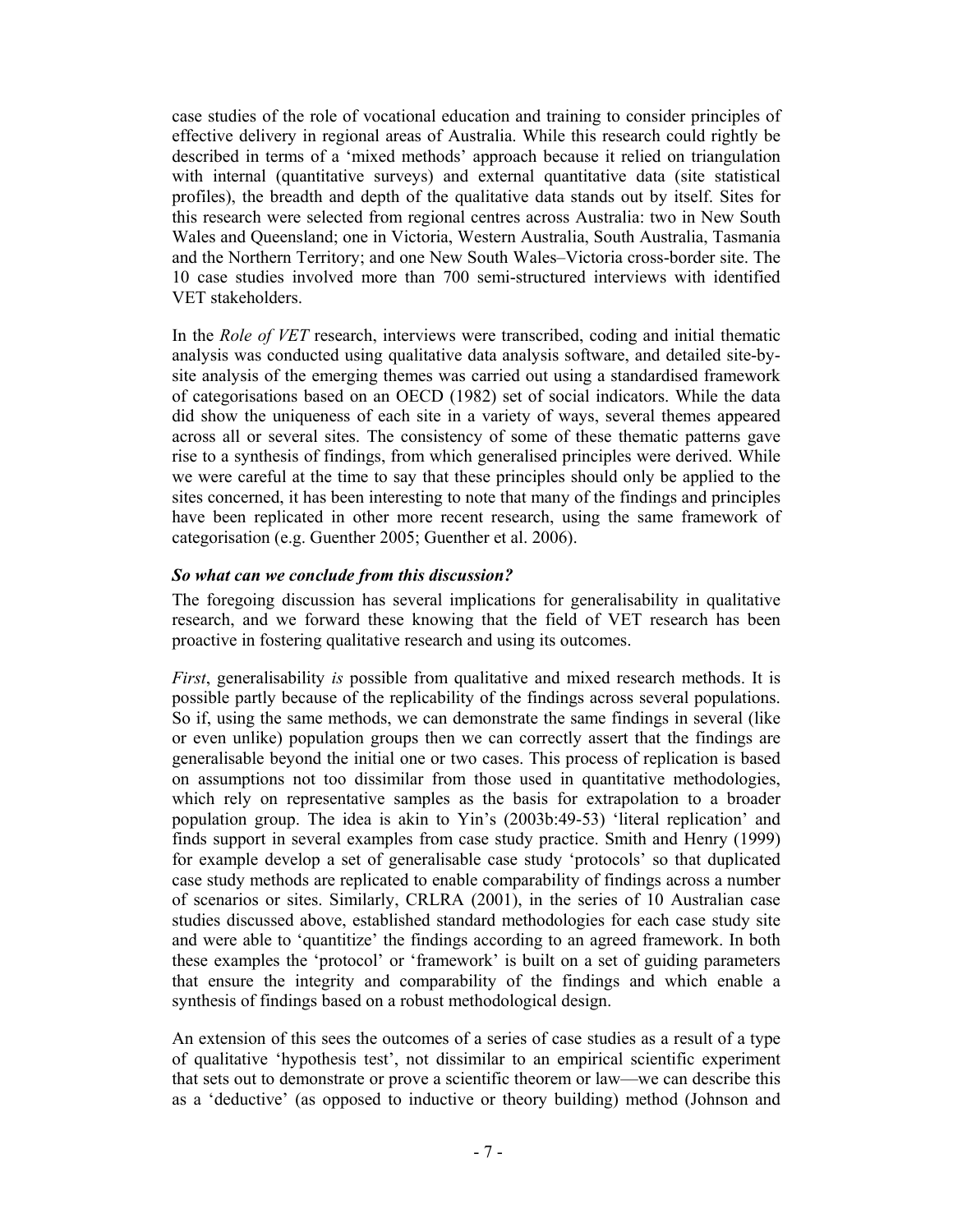Christensen 2004:18). The difference of course is that 'proof' of the law in scientific terms is most often associated with probabilities and repeatability of numerical results under set conditions. In qualitative research, while it is possible to 'quantitize' text based findings—'converting qualitative data into numerical codes that can be statistically analysed' (Miles & Huberman 1994, cited in Tashakkori and Teddlie 2003:714)—this is not the same, in part because generally it is impossible to reconstruct the conditions under which the 'experiment' is undertaken. However, we argue that the same methodological principle applies: that is, a robust methodology allows us to test, prove and/or disprove a theorem regardless of whether the method is qualitative or quantitative.

*Second*, generalisability is also possible on the basis of theory building—that is, the 'inductive' approach. For example, as patterns of behaviour are observed across multiple and potentially contrasting research objects, conclusions may be drawn about factors that contribute to those patterns—that is, how and why the behaviour occurs. It is possible through a 'theoretical sampling' process (Charmaz 2000:519) to build theory so that across a range of scenarios, patterns of behaviour are predictable (and therefore generalisable). In terms of case study methodology, this could be described as a 'theoretical replication' (Yin 2003b:49-51). Again, this approach has a corresponding cousin in scientific (quantitative) methods. In science this process is used when a series of observations are made to explain and predict patterns of behaviour (Johnson and Christensen 2004:19). An example of this is the development of Darwin's theory of evolution.

*Third*, generalisability is possible because of the receiving audience's perceptions. This, on the surface, appears to be a dangerous statement to make because it challenges the notions of true, objective, scientifically valid research and may be interpreted as research that appeases the intended audience. Several counters can be made to this argument. First, much so-called scientific quantitative research can be tailored to suit the perceptions of the intended audience. Consider for a moment science based research reports on a number of issues: smoking; nuclear power; forest practices; farm nutrient discharges into environmentally sensitive areas. A 'spin' can be placed on any of the findings to say whatever the audience wants to hear. Second, many of the generalised findings of quantitative research, which are extrapolated to a larger population on the basis of representative sampling schemes, simply do not apply to many sub-population groups and seemingly disregard the context of these particular groups. A case in point to illustrate this is the recent release of the Australian Bureau of Statistics (ABS 2006) *Measuring Australia's Progress* report, which highlights generalised improvements across a number of indicator bands for Australia as a whole. Because the focus in this kind of methodology is on 'generalised' findings and the audience is assumed to be interested in just these, a large amount of important findings which are *not* 'generalised' are disregarded. The report itself acknowledges the limitations of the findings especially for Indigenous people. This illustration highlights the need for the applicability of any research findings (qualitative or quantitative) that address the context of the receiving audience. Therefore, while we often rightly note the limitations of small-scale qualitative research studies, in some cases the relevance and generalisability of the findings from a purposefully selected sample, to similar groups in an intended audience may be recognized for its credibility by researchers (who understand both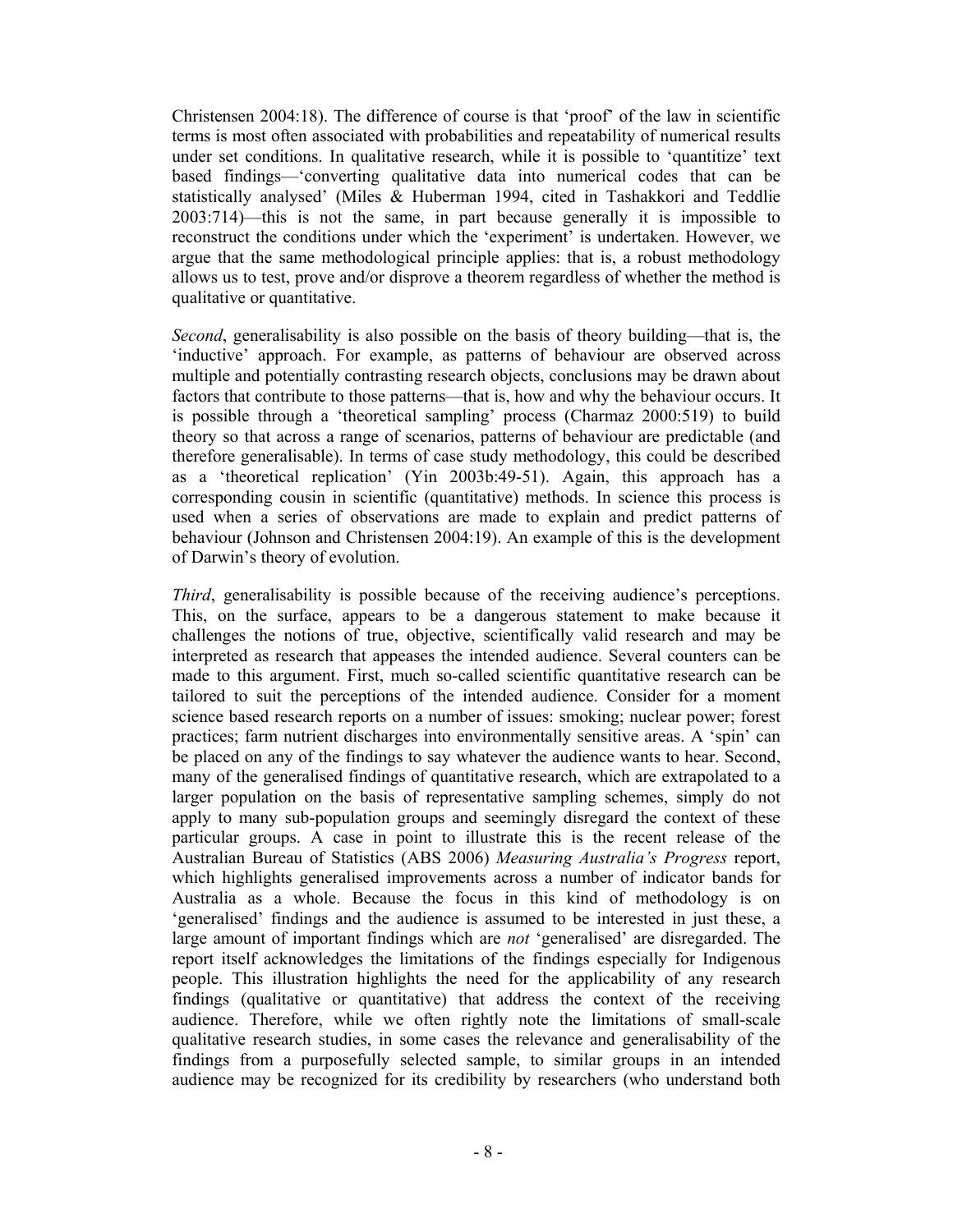the sending and receiving contexts) and the audience (who apply it to the receiving context).

*Fourth*, generalisability is possible through a combination of any or all the above. In most of the examples given in this paper, including the three cases discussed in more detail, the methods are mixed. And here, let us avoid becoming confused about mixed methods as a mix of qualitative and quantitative—and a mix of different techniques within a solely qualitative framework as in triangulation. Here we are including both these options. In the kind of research methodologies we are concerned with here, considerable degree of warrant for generalisability is built through the care the researchers have taken to account for detail, inclusion of variation in sample, triangulation of the methods and techniques and in reporting and considering outliers and limitations. Readers are usually left with the impression that, even though this is qualitative and we are not supposed to generalise from it, we are inclined to do so. Our own principles of logic tell us that we can do so, and with a degree of confidence.

*Fifth*, the next point for discussion in another paper is to be rather more precise about the contexts/conditions of generalisability of the different kinds of qualitative research we have discussed here. For example, in point one above, we say that if "we can demonstrate the same findings in several (like or even unlike) population groups then we can correctly assert that the findings are generalisable beyond the initial one or two cases". We would like to establish guidelines concerning the boundaries and warrantabilities of generalising from *what* kinds of qualitative and mixed methods research. Another example of the need for greater specificity lies in identifying the range of generalisable possibilities/restrictions for 'generalisability based on theory building'.

### *Concluding comment*

The first-named researcher recently gave a university-wide lecture on the topic of this paper. Its aim was to be deliberately provocative with the purpose of promoting a debate. I asked the audience early in the lecture, 'What are your opinions of qualitative research?' The first answer received from a scientist was 'Unfounded, ungeneralisable story-telling'. It certainly achieved its aim of provoking discussion. However, after the lecture, the same person approached me and said, 'You know we had never been aware of these things when we did research methods at university. You've really made me think, and I can see now that there's a lot in what you say'. In this paper, we would like to think that we have taken the debate a step further. First, to show there are issues worth debating in this topic, second, to give the quantitative researchers a licence and invitation to join the discussion, and third to support qualitative researchers should they wish to take up and develop the ideas we are working on.

### **References**

ABS (2006). *Measuring Australia's Progress. At a glance 2006*, Australian Bureau of Statistics, Canberra.

- Benz, C. and Newman, I. (1998). *Qualitative-Quantitative Research Methodology: Exploring the interactive continuum*, Southern Illinois University Press, Carbondale.
- Blaxter, M. (1996). "Criteria for evaluation of qualitative research." *Medical Sociology News* **22**: 68-71.
- Boulton, M. and Fitzpatrick, R. (1994). "Qualitative methods for assessing health care." *Quality in Health Care* **3**: 107-113.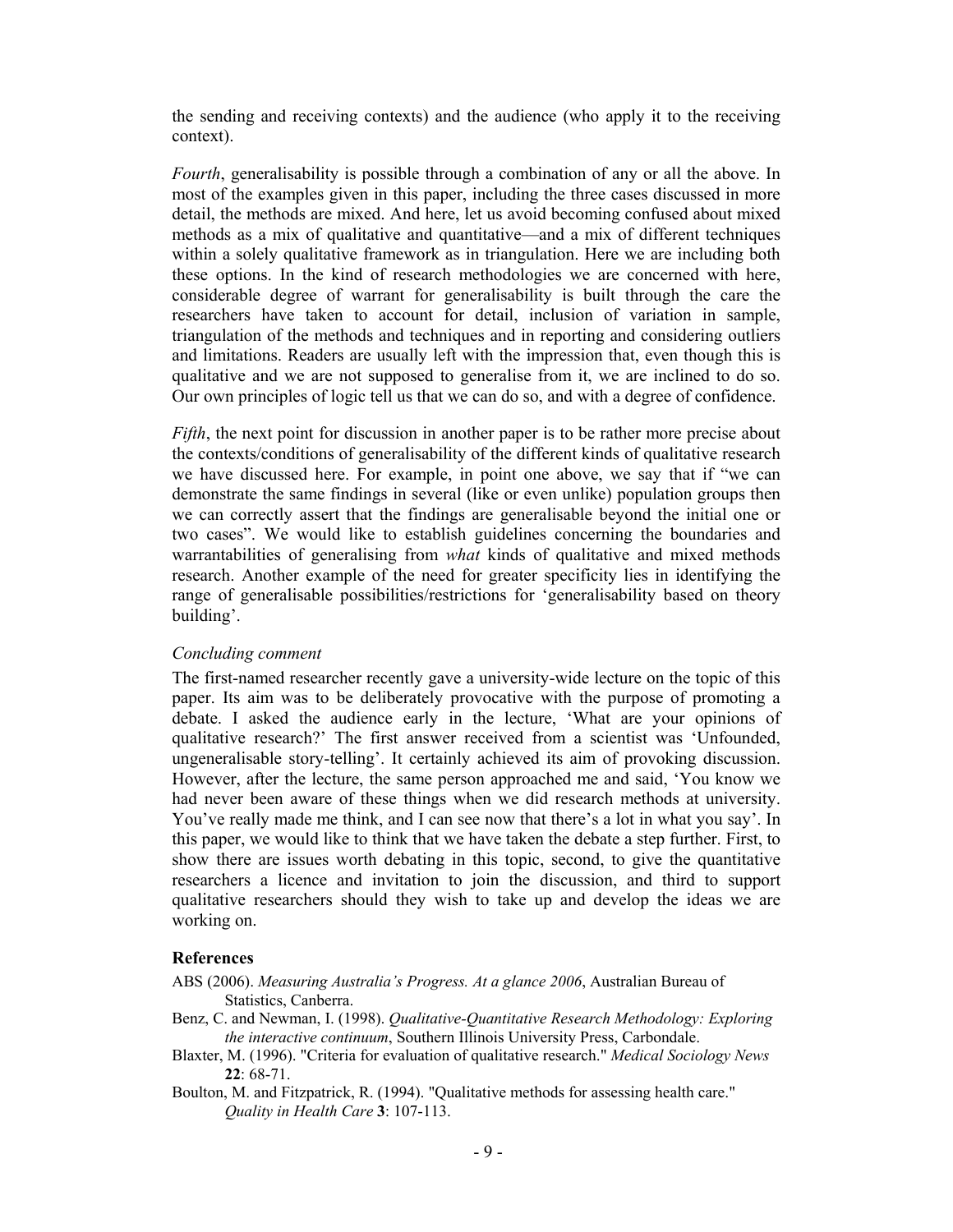- Centre for Research and Learning in Regional Australia (2001). *Learning communities in education and training. Vol 1 and 2.*, Centre for Research and Learning in Regional Australia, University of Tasmania, Launceston.
- Charmaz, K. (2000). 'Grounded theory: Objectivist and constructivist methods'. *Handbook of Qualitative Research*. Denzin, N. and Lincoln, Y., Eds, Sage Publications, Thousand Oaks, CA.
- Creswell, J. (1998). *Qualitative inquiry and research design: Choosing among five tradition*, Sage, Thousand Oaks, CA.
- Creswell, J. (2003). *Research design: Qualitative, Quantitative and Mixed Methods Approaches*, Sage, Thousand Oaks.
- Creswell, J. (2005). *Educational research: Planning, conducting and evaluating quantitative and qualitative research*. Second Edition, Pearson Merrill Prentice Hall, New Jersey.
- Cronbach, L. (1975). "Beyond the two disciplines of scientific psychology." *American Psychologist* **30**: 116-127.
- Denzin, N. (1983). Interpretive interactionism. *Beyond method: Strategies for Social Research*. Morgan, G., Ed., Sage, Beverley Hills**:** 129-146.
- Donmoyer, R. (1990). Generalizability and the single-case study. *Qualitative inquiry in education: The continuing debate*. Eisner, E. and Peshkin, A., Eds, Teachers College Press, New York**:** 175-200.
- Erzberger, C. and Kelle, U. (2003). Making inferences in mixed methods: the rules of integration. *Handbook of Mixed Methods in Social and Behavioral Research*. Tashakkori A and Teddlie, C., Ed., Sage, Thousands Oaks**:** 457-488.
- Falk, I. and Guenther, J. (2006). Generalising from Qualitative Research: Case studies from VET in Contexts. *15th NCVER conference*. Mooloolaba, Queensland.
- Falk, I. and Harrison, L. (1998), *Indicators of Social Capital: Social Capital as the product of local interactive learning processes*, Discussion Paper D4/1998, Centre for Research and Learning in Regional Australia, University of Tasmania, Launceston
- Falk, I. and Harrison, L. (2000). "Indicators of social capital: Social capital as the product of local interactive learning processes." *Learning Communities: International Journal of Vocational Learning* **1**(1).
- Falk, I. and Kilpatrick, S. (2000). "What is social capital? A study of rural communities." *Sociologia Ruralis* **40**(1): 87-110.
- Firestone, W. (1987). "Meaning in method: The rhetoric of quantitative and qualitative research." *Educational Researcher* **16**(7): 16-21.
- Glaser, B. and Strauss, A. (1967). *The Discovery of Grounded Theory: Strategies for Qualitative Research*, Aldine Publishing, Chicago.
- Grbich, C. (1999). *Qualitative Research in Health: An introduction*, Allen and Unwin, Crows Nest, NSW.
- Guenther, J. (2005), *Vocational Education and Training (VET) as a Tool for Regional Planning and Management: Case Studies from Australian Tropical Savanna Communities*, PhD Thesis, Charles Darwin University.
- Guenther, J., Falk, I., Arnott, A., Lucardie, D. and Spiers, H. (2006). *How can VET/ACE partnerships improve industry, community and individual socio-economic wellbeing?* , National Centre for Vocational Education Research, Adelaide.
- Guenther, J., Falk, I., Borgelt, K., Tyrell, A., Arnott, A., Churchill, J., Gunn, J. and Black, S. (2007). VET in welfare to work: Does it work well? *EVOLUTION, REVOLUTION OR STATUS QUO? The new context for VET, AVETRA 2007 - 10th Annual Conference*. Victoria University, Footscray Park.
- Hamberg, K., Johannson, E., Lindgrn, G. and Westman, G. (1994). "Scientific rigour in qualitative research—Examples from a study of womens health in family practice." *Family Practice* **11**(2): 176-181.
- Hammersley, M. (1990). *Reading ethnographic research*, Longman, New York.
- Hammersley, M. (1992). *What's wrong with ethnography?*, Routledge, London.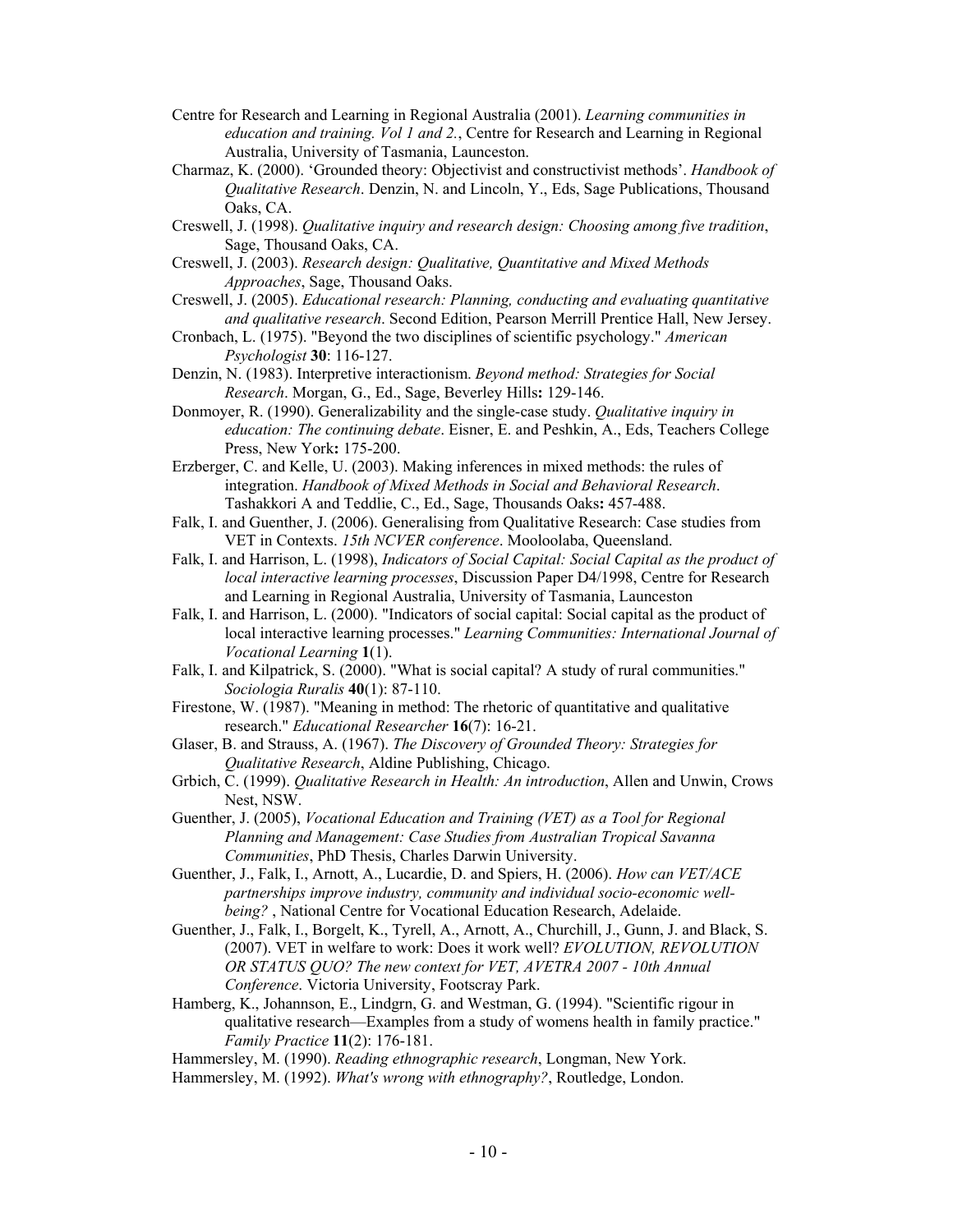- Johnson, B. and Christensen, L. (2004). *Educational Research: Quantitative, Qualitative, and Mixed Approaches, Research Edition, Second Edition* Pearson Education Inc., Boston.
- Kemper, E., Stringfield, S. and Teddlie, C. (2003). Mixed methods sampling strategies in social science research. *Handbook of Mixed Methods in Social and Behavioral Research*. Tashakkori, A. and Teddlie, C., Eds, Sage, Thousand Oaks, CA.
- Kincheloe, J. and McLaren, P. (2000). Rethinking critical theory and qualitative research. *Handbook of Qualitative Research*, Sage, Thousand Oaks. **279-314**.
- Kirk, J. and Miller, M. (1986). *Reliability and validity in qualitative research*, Sage, London.
- Lincoln, Y. and Guba, E. (1985). *Naturalistic inquiry*, Sage, Newbury Park.
- Maxwell, J. (1992). "Understanding and validity in qualitative research." *Harvard Educational Review* **62**(3): 279-300.
- Mays, N. and Pope, C. (2000). "Qualitative research in health care: Assessing quality in qualitative research." *British Medical Journal* **320**(7226): 50-52.
- Metcalfe, M. (2005) Generalisation: Learning Across Epistemologies. *Forum: Qualitative Social Research [On-line Journal]* **6**, 1, Retrieved January 2007 from http://www.qualitative-research.net/fqs-texte/1-05/05-1-17-e.htm.
- Miller, S. (2003). Impact of mixed methods design on inference quality. *Handbook of Mixed Methods in Social and Behavioural Research*. A, T. and Teddlie, C., Eds, Sage, Thousand Oaks**:** 423-456.
- Morton, W., Lee, H., Giles, A. and Walker, N. (2006). Employment Disadvantaged Pathways Project. *NTCOSS Biannual Conference*. Alice Springs Convention Centre, Alice Springs, Northern Territory Council of Social Service, Northern Territory Department of Employment, Education and Training, Australian Government Department of Employment and Workplace Relations, KPMG.
- Myers, M. (2000) Qualitative research and the generalizability question: Standing firm with Proteus. *The Qualitative Report* **4**, 3/4 March 2000, Retrieved January 2007 from http:www.nova.edu/ssss/QR/QR4-3/myers.html.
- Northern Territory Council of Social Service (2004). *Creating effective pathways to employment and training for the employment disadvantaged in the Northern Territory*, Charles Darwin University Learning Research Group and Northern Territory Council of Social Service, Darwin.
- Northern Territory Department of Employment Education and Training. (2006). "Employment Disadvantaged Pathways Project." Retrieved January 2007, from http://www.deet.nt.gov.au/employment/employment\_disadvantaged/employment\_dis advantaged\_pathways\_project.shtml.
- OECD (1982). *International List of Social Indicators*, Organisation for Economic Cooperation and Development, Paris.
- Onwuegbuzie, A. and Leech, N. (2005) A Typology of Errors and Myths Perpetuated in Educational Research Textbooks. *Current Issues in Education [On-line]* **8**, 7, Retrieved January 2007 from http://cie.asu.edu/volume8/number7/index.html.
- Onwuegbuzie, A. and Teddlie, C. (2003). A framework for analyzing data in mixed methods research. *Handbook of Mixed Methods in Social and Behavioral Research*. Tashakkori A and Teddlie, C., Ed., Sage, Thousands Oaks.
- Patton, M. (2002). *Qualitative research and evaluation methods*, Sage, Thousand Oaks, CA.
- Piaget, J. (1971). *Biology and knowledge*, University of Chicago Press, Chicago.
- Polit, D. and Hungler, B. (1991). *Nursing Research: Principles and methods*. Third edition, JB Lippincott, New York.
- Ryan, G. and Bernard, H. (2000). Data management and analysis methods. *Handbook of Qualitative Research*. Denzin, N. and Lincoln, Y., Eds, Sage, Thousand Oaks**:** 769- 802.
- Schofield, J. (1993). Increasing the generalizabiltiy of qualitative research. *Social research: Philosophy, Politics and Practice*. Hammersley, M., Ed., Open University and Sage, London**:** 200-225.